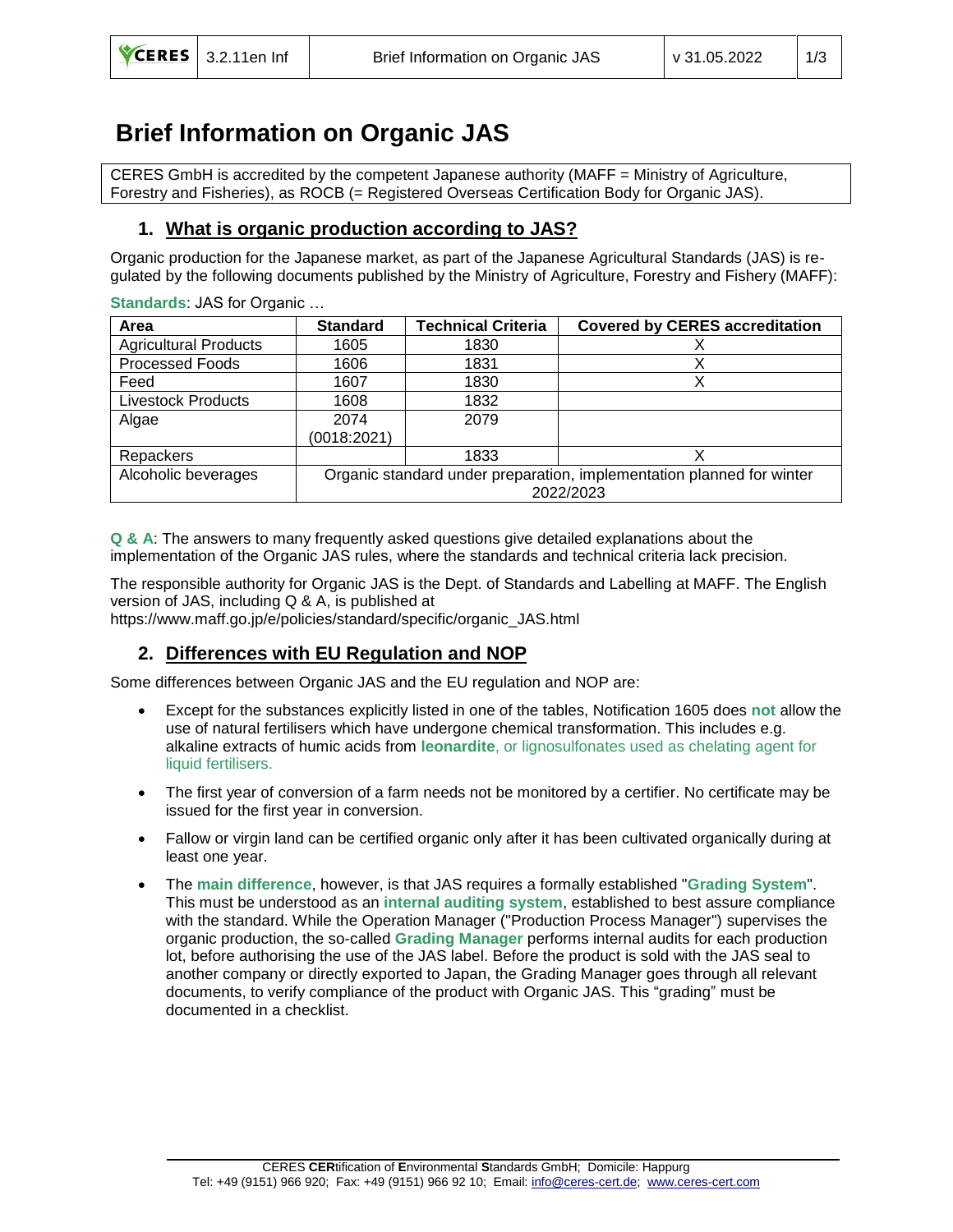#### **3. Who needs to be certified**

#### **3.1. Equivalent countries**

Some countries or regions have "**equivalence agreements**" with Japan (including the EU member countries, Canada, the USA, the UK, Argentina, Australia, New Zealand, Switzerland and Taiwan). Organic operators in these countries or regions have two options:

- a. The Japanese importer holds a JAS certificate and conducts the "grading". In this case, the exporter (e.g. in an EU member country) can sell EU certified products directly, without additional certification
- b. Or the final processor in the country with an equivalence agreement is certified according to JAS, while their suppliers "only" need to hold a valid certificate according to the organic standard of the respective country.

The following operation and products are **not covered by the equivalence agreement**:

- **Repackers**
- Livestock products except from USA, Australia, Switzerland and Canada

#### **3.2. Other countries**

In all **other countries**, **all operators** involved in the supply chain must be JAS certified.

Farmer groups can be certified as such, provided they have an internal control system. A processing or export company can take care of the internal control system and grading procedure for their group of suppliers.

Exporters or traders, who do not process, pack or label themselves, cannot get JAS certification, but they can of course trade JAS certified products.

# **4. Formal steps required to obtain and maintain JAS certification**

For general steps to organic certification, please see our "Brief information: Steps to Certification". Here we only describe those steps which are specific to JAS.

- As a first step, the interested producer must submit a **JAS application** to CERES.
- In addition to the certification contract, a **JAS agreement** must be signed.
- The production manager and the grading manager attend a **JAS seminar** organised by CERES. In some cases, this can be done online.
- In addition to the Organic Management Plan, the company, farm or group must describe their **Standard Operating Procedure (SOP) for grading** (see section 2 above; operator can use document 4-3-17 as Grading SOP by filling out the contents of this document completely).
- Even in case the operation should hold a valid EU or NOP certificate, an onsite JAS inspection must take place, to verify implementation of the grading system.
- Once all requirements are fulfilled, CERES will issue a JAS certificate. Together with the certificate the unit will receive the CERES "**JAS mark**" (see below section 7). JAS certification **remains valid**, i.e. certificates do not have an expiry date, but must be renewed annually.
- All JAS certified operators must **inform** the inspection body **annually** about the quantities of "graded" JAS products. The reference year is the Japanese economic year (April 1<sup>st</sup> through March 31<sup>st</sup>). The summarized information for the previous year must be submitted to the certifier by June 30<sup>th</sup>. Recertification is not possible if this information is not submitted in time.

# **5. Documents required for JAS certification**

Additional records required for JAS certification, besides those which are necessary according to EU Regulation or NOP:

- ➢ **Application** for JAS certification, JAS **Agreement**
- ➢ JAS **seminar** attendance **certificate**
- ➢ **SOP** for JAS grading